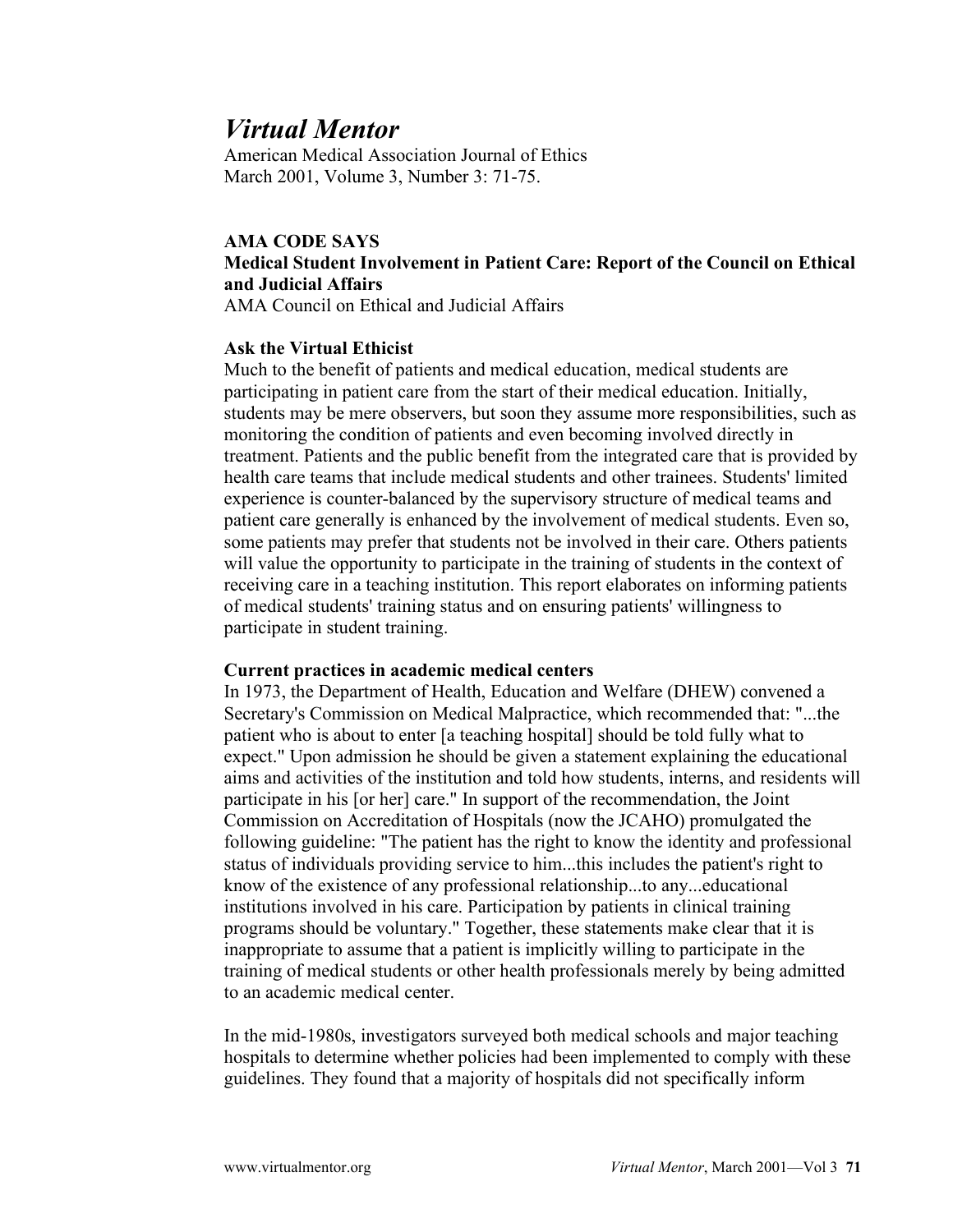patients of medical student involvement. A large proportion of medical schools' deans responded that their students received either verbal or written instructions on how they should introduce themselves. However, these instructions varied from students being required to introduce themselves explicitly as a "student," to encouraging students simply to clarify their status, to a small proportion that advised students to introduce themselves as "doctors."

The same researchers conducted a similar survey among third-year medical students to identify how they introduced themselves and obtained consent to treat patients. Results showed that a majority of students introduced themselves as medical students, without providing further clarification. A small proportion of students went further by stating that they were not yet physicians. In contrast, a similar proportion introduced themselves as "doctor." Finally, a considerable proportion of students alternated between these methods rather than using one method consistently.

In addition, the medical students were asked how they obtained specific consent to perform various procedures that were categorized in terms of their degree of invasiveness. These results showed that students were in fact reluctant to obtain consent for invasive interventions such as lumbar puncture or bone marrow aspiration. However, those students who were most forthright in introducing themselves and clarifying their status were more likely to obtain specific consent regardless of the level of invasiveness of the procedure. Some of the reasons students offered for not obtaining consent included that they considered themselves to be part of the medical team, that they did not want to be rejected by patients, or that they were concerned about the evaluation of their performance by house staff.

In a more recent study, results showed that although only a small proportion of medical students introduced themselves as "doctor," all had experienced being introduced by other members of the health care team as "doctor" and only 42% had corrected the information with patients. The authors explained that the deception may be due to the students' concerns that their clinical training would be compromised if the patient refused their care, but also because students were led to believe the practice was acceptable since staff responsible for their training perpetuated it.

Overall, these studies suggest that information that could be relevant to the patient receiving care from medical students often may be omitted. Some may be concerned that such disclosure may limit the opportunities students have to hone their clinical skills. This implies that the mission of the teaching hospital may be focused primarily on medical training, relegating other considerations such as respect for patient autonomy to a lesser role. Other explanations that have been put forward to explain this ethical lapse include: 1) the lack of coordination and the diffusion of responsibility between medical schools and teaching hospitals in implementing policies requiring students to obtain consent from patients to participate in their care; 2) relying on "blanket" consent to cover procedures performed by the medical team,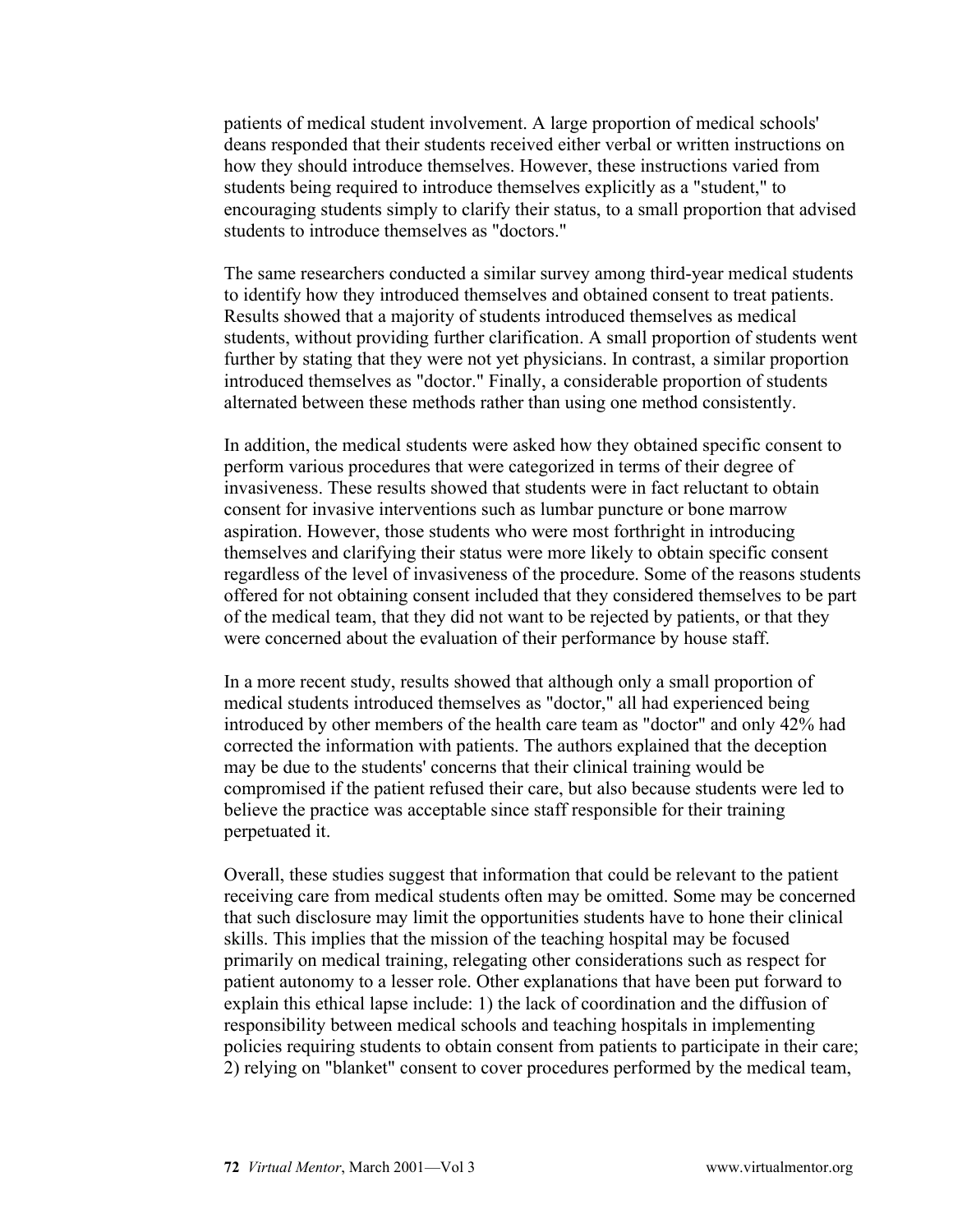including students; and 3) medical educators' own reluctance to obtain informed consent in difficult circumstances, which sets a poor model for students.

Ethical considerations in the patient-medical student relationship The first encounters between medical students and patients are important moments in the progression of the students' ethical education. They should serve to integrate the theoretical foundation of medical ethics learned during pre-clinical education into the clinical setting and to promote the development of interpersonal skills, which students will rely upon throughout their career as physicians. In essence, medical students engage in a simple form of truth-telling that constitutes a first step in establishing trust when they introduce themselves as students and verify that patients agree to student participation in their care.

Clearly students will benefit from the experience they gain by practicing skills on patients. In return, it is believed that patients in academic medical centers also benefit from focused attention. The medical students' involvement provides patients an additional opportunity both to discuss problems and to receive information. For example, students have much more time to spend with patients when taking a medical history. However, some patients may feel uneasy about student involvement, a choice that ought to be respected. , Some patients may feel hesitant to state this reluctance to the medical student or another physician, particularly if they worry that such a refusal would adversely affect the care they receive. As a result, students and physicians should be especially sensitive to patient preferences in this area.

In one study, patient willingness to be involved in student training was measured by comparing one group of patients who were provided information about the program by non-physician patient-advocate-interviewers (PAIs) to another group informed by residents. Patients in both groups were told about the students' training level, the scope of the intervention to be performed by the students, the opportunity for patients to refuse to participate, and an expression of appreciation for the patient's cooperation. Overall, the patients informed by PAIs were more likely to understand that they were among the first patients to be seen by the students, to feel comfortable about being seen by students, and to appreciate the importance of their own role in medical education.

However, non-physician patient-advocates are uncommon and the task of informing patients about the role of medical students often is fulfilled by regular members of the medical team, or perhaps students themselves. As in many aspects of medical education, teachers and supervisors should lead by their example and, therefore, should be mindful of correctly introducing students to patients. Also, it is important to reassure patients that the quality of care they receive is independent of their willingness to participate in training. Ultimately, in an environment where patients are informed of the role of medical students, and where reassurances are given that student involvement is supervised, patients may find satisfaction by participating in training of medical students, similar to the satisfaction gained through participation in research.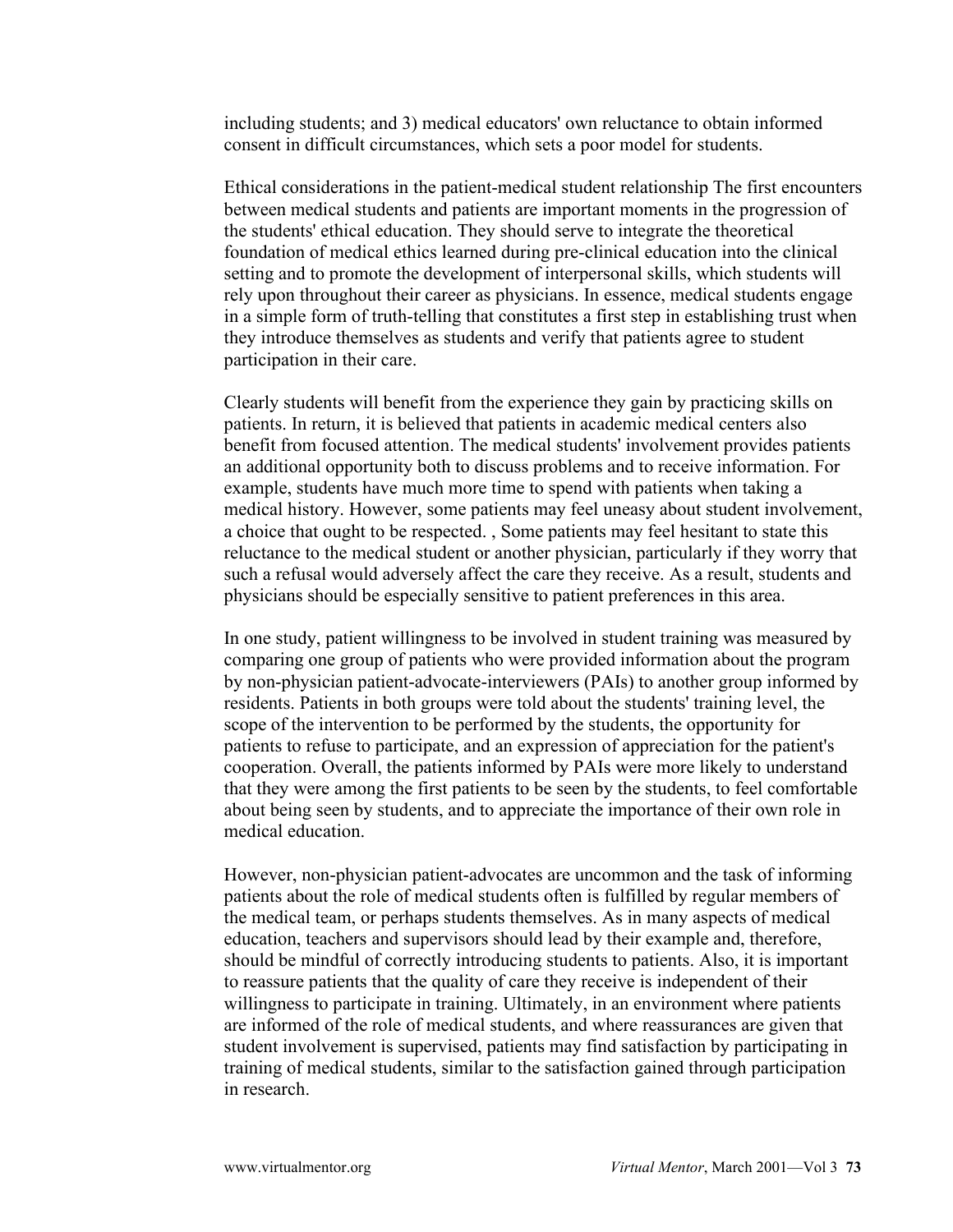In cases of emergency care, when the requirement for consent is waived and decisions are based on the patient's best interests, the participation of medical students should be evaluated judiciously. In situations where the patient will be temporarily incapacitated (e.g., anesthetized) and where student involvement is anticipated, involvement should be discussed prior to undertaking the procedure whenever possible. Similarly, in instances where a patient may not have the capacity to make decisions, consent should be obtained from the surrogate decision-maker involved in the care of the patient. Finally, state courts have censured physicians who have deceived patients in terms of their level of expertise, and liability has been imposed on undisclosed substitutions of surgeons.

### **Conclusion**

This report focuses on the balance between the educational needs of medical students and benefits to society of medical training, and the obligation to protect the integrity of patients, to obtain patients' consent (oral or written) to student involvement in their care, and to refrain from using terms that may be confusing when describing the training status of the students. The report considers that medical students greatly benefit from clinical training and that their involvement can enhance patient care when undertaken with proper supervision. The important role that patients play in medical training is reflected in section 9 of amended Opinion 10.02, "Patient Responsibilities." However, the benefits of medical education should not undermine the obligation all medical providers share to respect patients and their right to understand and determine the manner in which they receive care. It follows that all health care professionals should identify themselves, their training status, and the purpose of their involvement. This obligation requires that medical students not deceive patients as to their qualifications.

## **Recommendations**

The Council recommends that the following be adopted and the remainder of the report be filed:

- 1. Patients and the public benefit from the integrated care that is provided by health care teams that include medical students. Patients should be informed of the identity and training status of individuals involved in their care and all health care professionals share the responsibility for properly identifying themselves. Students and their supervisors should refrain from using terms that may be confusing when describing the training status of students.
- 2. Patients are free to choose from whom they receive treatment. When medical students are involved in the care of patients, health care professionals should relate the benefits of medical student participation to patients and should ensure that they are willing to permit such participation. Generally, attending physicians are best suited to fulfill this responsibility.
- 3. In instances where the patient will be temporarily incapacitated (e.g., anesthetized) and where student involvement is anticipated, involvement should be discussed before the procedure is undertaken whenever possible. Similarly, in instances where a patient may not have the capacity to make